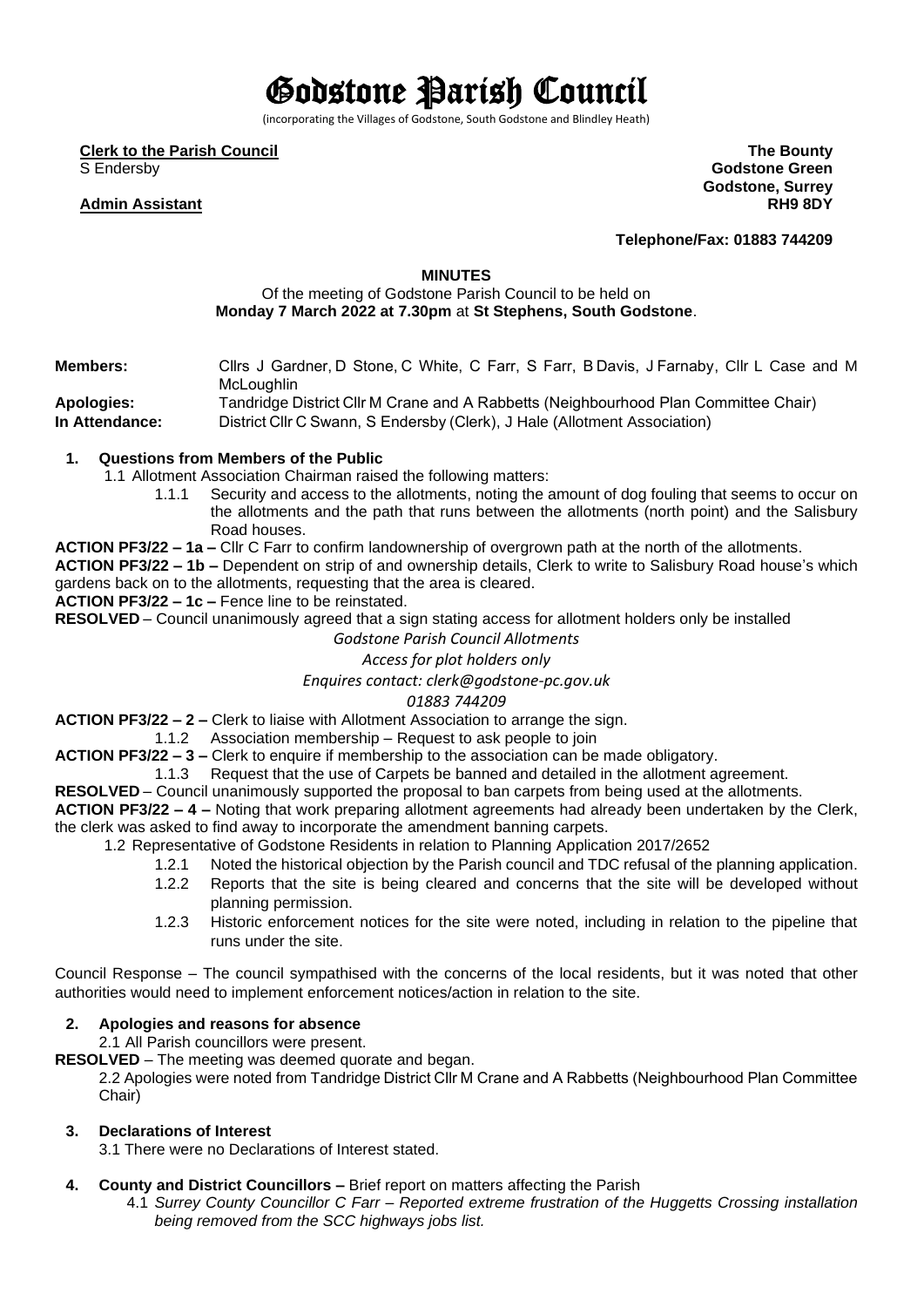4.2 There was a discussion about concerns as to how Highway's funding is spent, and funds being spent badly.

**5. Minutes** of the previous meetings held on 7 February 2022.

**RESOLVED** – Council, by a majority, agreed the minutes of the meeting held on 7 February 2022 were an accurate record of the meeting and that they be signed by the Chair.

*Cllrs D Stone, J Farnaby and M McLoughlin did not vote as they had not been present at the meeting.*

| 6.                                                                                                                                                                                                                          |                      |
|-----------------------------------------------------------------------------------------------------------------------------------------------------------------------------------------------------------------------------|----------------------|
| Neighbourhood Plan - Consider the draft plan, recommendation of the Neighbourhood Plan<br>Committee to move the next stage and appointment of a consultant to legalise the plan.                                            |                      |
| 6.1 Council noted that the Draft Neighbourhood Plan document had been circulated for councillors                                                                                                                            |                      |
| review in advance of the meeting. Two printed copies of the Neighbourhood Plan have been                                                                                                                                    |                      |
| provided by the committee and are available for councillors to view at the Bounty.                                                                                                                                          |                      |
| <b>MOTION</b> - Approve the completed Draft Neighbourhood plan; Agree to submit the plan to a suitable                                                                                                                      |                      |
| consultant for verification; Agree a sum of up to £3,000 for the consultant's work; and sincerely thank A                                                                                                                   |                      |
| Rabbetts and the small team for their work on this extremely important issue.                                                                                                                                               |                      |
| (Proposed: Cllr B Davis; Seconded: Cllr J Gardner)                                                                                                                                                                          |                      |
| RESOLVED - Council unanimously approved the Draft Neighbourhood plan and unanimously agreed that<br>a consultant be recommended to review and legalise the Draft Neighbourhood plan so it can be submitted                  |                      |
| to the next stage and public consultation with a sum of £3k being allocated for consultancy fees.                                                                                                                           |                      |
| 6.2 The Parish council also wanted to pass on its sincere thanks to the small team and all of those                                                                                                                         |                      |
| who have worked so hard in creating the Neighbourhood Plan for Godstone Parish, the council                                                                                                                                 |                      |
| are extremely grateful to everyone who has contributed from the community on such an                                                                                                                                        |                      |
| important matter.                                                                                                                                                                                                           |                      |
| 6.3 The Neighbourhood Committee and Parish council also wish to record the contribution of Bill                                                                                                                             |                      |
| Archer in developing the plan, who sadly passed away in April 2021.                                                                                                                                                         |                      |
| ACTION 3/22 - 1 - Clerk to liaise with Neighbourhood Committee Chairman as necessary to establish                                                                                                                           | Clerk/A              |
| next steps to appoint the required consultant.                                                                                                                                                                              | R                    |
| 7. Projects, Funding allocations and costs                                                                                                                                                                                  |                      |
| MOTION - Complete a review of all projects, both current undertakings and matters identified as necessary                                                                                                                   |                      |
| for consideration by the Parish council; revise priorities of projects if deemed necessary; and agree the<br>list of projects for FY22-23. Confirm the required allocation of funds for prioritised projects as part of the |                      |
| review and approve any virements required to ensure funds are allocated appropriately to achieve projects                                                                                                                   |                      |
| agreed.                                                                                                                                                                                                                     |                      |
| (Proposed: Cllr J Gardner; Seconded: TBC)                                                                                                                                                                                   |                      |
|                                                                                                                                                                                                                             |                      |
| <b>RESOLVED –</b> For item 7, the Council resolved that pursuant to Section 1 part 2 of the Public Bodies                                                                                                                   |                      |
| (Admission to Meetings) Act 1960, the public be excluded from the meeting during the consideration of                                                                                                                       |                      |
| any business on the grounds that it is likely if the public were to remain, there would be a disclosure of                                                                                                                  |                      |
| exempt information.                                                                                                                                                                                                         |                      |
|                                                                                                                                                                                                                             |                      |
| 8. Playground Refurbishment - Update                                                                                                                                                                                        |                      |
| 8.1 Initial conversations with playground specialists have provided useful information for<br>consideration.                                                                                                                |                      |
| 8.2 Some early examples suggest the proposed budget required and discussed is achievable.                                                                                                                                   |                      |
| 8.3 It was noted that the age range of users needed careful consideration.                                                                                                                                                  |                      |
| 8.4 A specification for the Tender process needs to be prepared.                                                                                                                                                            |                      |
| 8.5 Clarification on final budget allocation would assist planning.                                                                                                                                                         |                      |
| 8.6 Investigation of other funding options that have previously supported the village, but not currently                                                                                                                    |                      |
| available.                                                                                                                                                                                                                  |                      |
| ACTION 3/22 - 2a - Working group to arrange site visits of other playgrounds.                                                                                                                                               |                      |
| ACTION 3/22 - 2b - Establish largest group of users by age.                                                                                                                                                                 | LC, BD,<br>JG<br>and |
| ACTION 3/22 - 2c - Working group to meet to consider specification and consultation, also dependent<br>on budget allocation.                                                                                                | Clerk                |
| 9. Bounty - Update in relation to the agreed action to seek formal valuations for purchase and rental                                                                                                                       |                      |
| amounts of the Bounty from a registered property valuer.                                                                                                                                                                    |                      |
| <b>MOTION</b> - Agree an offer purchase price to formally offer 1 <sup>st</sup> Godstone Scout group for the purchase of                                                                                                    |                      |
| the Bounty.                                                                                                                                                                                                                 |                      |
| (Proposed: Cllr J Gardner; Seconded: Cllr C White)                                                                                                                                                                          |                      |
|                                                                                                                                                                                                                             |                      |
| <b>RESOLVED –</b> For item 9, the Council resolved that pursuant to Section 1 part 2 of the Public Bodies                                                                                                                   |                      |
| (Admission to Meetings) Act 1960, the public be excluded from the meeting during the consideration of<br>any business on the grounds that it is likely if the public were to remain, there would be a disclosure of         |                      |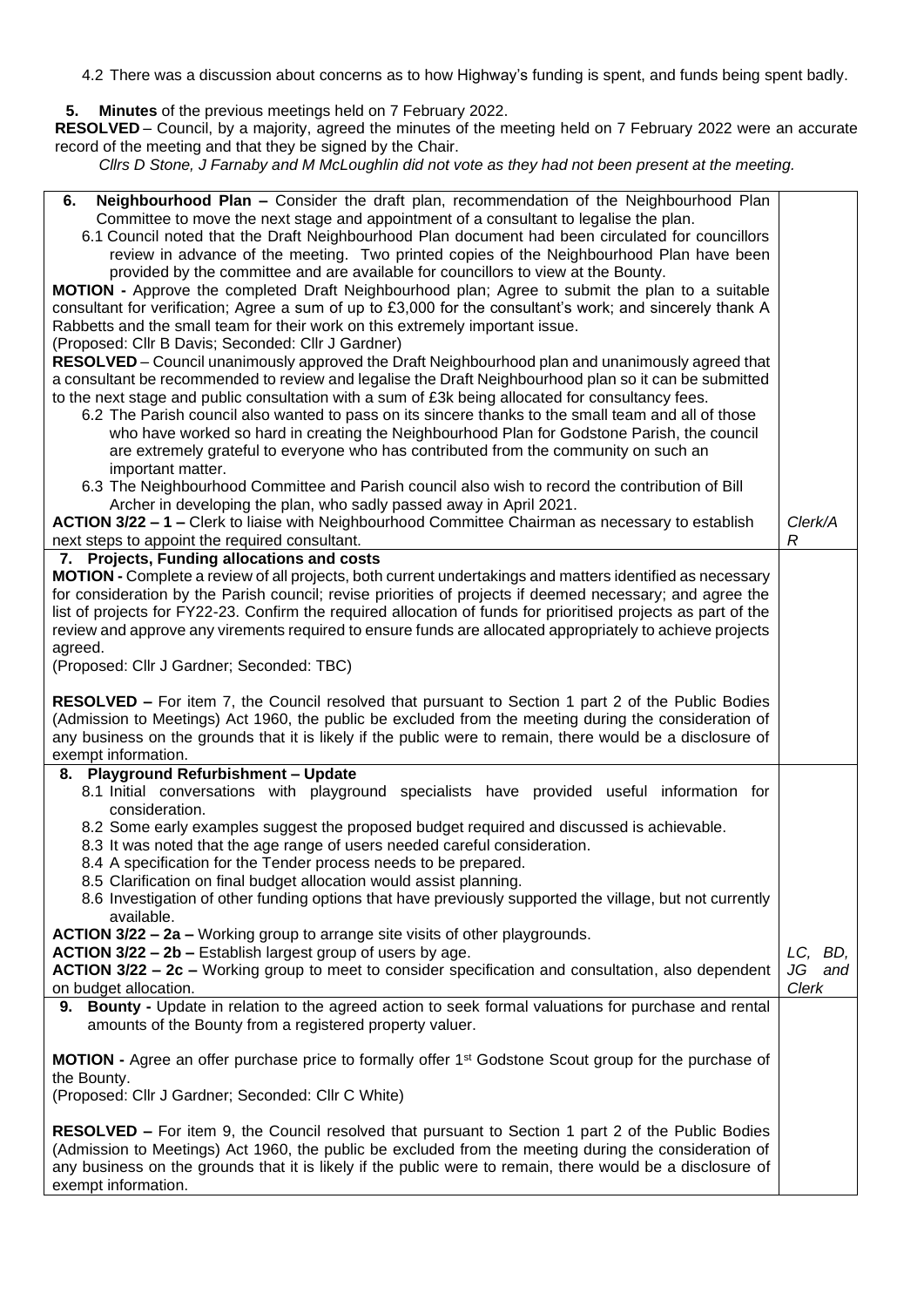| 10. Platinum Jubilee 2022 Plans                                                                            |       |  |  |  |  |  |
|------------------------------------------------------------------------------------------------------------|-------|--|--|--|--|--|
| 10.1 Community committee group will be meeting again at the end of the month.                              |       |  |  |  |  |  |
| 10.2 Insurance company notified about attendance numbers expected and event taking place.                  |       |  |  |  |  |  |
| 10.3 Clerk recommends that insurance company are notified about the fire show performer.                   |       |  |  |  |  |  |
| 10.4 Confirmed that a risk assessment has been prepared.                                                   |       |  |  |  |  |  |
| 10.5 It was noted that the PL certificates of performers required so that the events notice application to |       |  |  |  |  |  |
| Tandridge District Council can be made.                                                                    |       |  |  |  |  |  |
| ACTION 3/22 - 3 - Clerk to contact insurance company to provide information on fire show performer.        | Clerk |  |  |  |  |  |
| 11. Reports                                                                                                |       |  |  |  |  |  |
| 11.1 Clerks Report - Matters to bring to the Councils attention, to include:                               |       |  |  |  |  |  |
| Tree Survey – Request for council to consider the schedule for next survey discussed.<br>11.1.1            |       |  |  |  |  |  |
| ACTION 3/22 - 4 - Clerk to circulate last tree survey to clarify areas covered.                            | Clerk |  |  |  |  |  |
| 11.1.2 Maintenance Contract – Noted due to end in July 2022.                                               |       |  |  |  |  |  |
| 11.1.3 Admin Vacancy - Noted issues                                                                        |       |  |  |  |  |  |
| RESOLVED - Council unanimously agreed that the vacancy be readvertised.                                    | Clerk |  |  |  |  |  |
| 11.1.4 Office Electricity deal renewal                                                                     |       |  |  |  |  |  |
| RESOLVED – Noting the current volatile situation in relation to electricity prices, Council unanimously    | Clerk |  |  |  |  |  |
| agreed that it be delegated to the Clerk to achieve the best deal available as soon as practicable.        |       |  |  |  |  |  |
| ACTION 3/22 - 5 - Clerk to arrange and accept new electricity deal.                                        |       |  |  |  |  |  |
| 11.1.5<br>Insurance Cover information in relation to volunteers - The council insurance does               |       |  |  |  |  |  |
| cover volunteer activities, council does not have to name volunteers on its policy, but                    |       |  |  |  |  |  |
| any work that volunteers carry out should be under the direction/supervision of the                        |       |  |  |  |  |  |
| Council and should be carrying out normal activities of the Council.                                       |       |  |  |  |  |  |
| 11.2 Chairman's Report – (for noting) information only                                                     |       |  |  |  |  |  |
| 11.2.1 The removal of Graffiti on Church Lane - The location of the graffiti was confirmed as a            |       |  |  |  |  |  |
| wall on Bay Pond Path.                                                                                     |       |  |  |  |  |  |
| 11.3 Reports (for noting) from representatives on outside bodies etc                                       |       |  |  |  |  |  |
| 11.3.1 Allotment Association meeting - Cllrs B Davis and L Case attended.                                  |       |  |  |  |  |  |
| 11.3.2 Safer Streets - Cllr D Stone attended                                                               |       |  |  |  |  |  |
| 11.3.3 Rail Forum - Cllr C White to attend.                                                                |       |  |  |  |  |  |

## **12. Finance Matters**

12.1 Accounts for payment – **FEBRUARY** accounts for payment

| <b>GPC</b><br>Ref.                                                                          | <b>Business</b>                | <b>Invoice</b> | <b>Invoic</b><br>e Date | <b>Payment For</b>                                                        | <b>Net</b><br>amount | <b>VAT</b> | <b>Invoice</b><br><b>Total</b> |  |  |  |
|---------------------------------------------------------------------------------------------|--------------------------------|----------------|-------------------------|---------------------------------------------------------------------------|----------------------|------------|--------------------------------|--|--|--|
| <b>Salary Payments</b>                                                                      |                                |                |                         |                                                                           |                      |            |                                |  |  |  |
| G1163<br>$-64$                                                                              | <b>Salaries</b>                |                |                         | <b>FEBUARY Salary</b>                                                     |                      |            |                                |  |  |  |
| G1165                                                                                       | <b>HMRC</b>                    |                |                         | <b>FEBUARY NI &amp; Income</b><br>Tax - Employee/Employer<br>Contribution | 1357.24              |            | 1357.24                        |  |  |  |
| G1166                                                                                       | <b>NEST</b><br>Pension         |                |                         | <b>FEBUARY Pension -</b><br>Employee/Employer<br>Contribution             |                      |            |                                |  |  |  |
| <b>Direct Debits</b>                                                                        |                                |                |                         |                                                                           |                      |            |                                |  |  |  |
| G1182                                                                                       | <b>British Gas</b><br>Lite     | 2500147        | 09-Feb                  | Electricity                                                               | 42.14                | 2.11       | 44.25                          |  |  |  |
| G1181                                                                                       | <b>BT</b>                      | M111-J5        | 17-Feb                  | Telephone and Internet                                                    | 37.95                | 7.59       | 45.54                          |  |  |  |
|                                                                                             |                                |                |                         | <b>Invoices for Payment</b>                                               |                      |            |                                |  |  |  |
| G1183                                                                                       | S Endersby                     |                |                         | <b>Expenses - Meeting</b><br>Notebook                                     | 5                    | $\Omega$   | 5                              |  |  |  |
| G1184                                                                                       | Surrey<br><b>Playing Field</b> |                | 15-Feb                  | Membership                                                                | 10                   |            | 10                             |  |  |  |
| G1185                                                                                       | Magician                       | 2021003<br>1   | 23-Feb                  | Jubilee - Deposit                                                         | 100                  | 0          | 100                            |  |  |  |
| G1186                                                                                       | Coolburn                       | 14801          | 28-Feb                  | Service and then Repair<br>defect found                                   | 438.16               | 87.63      | 525.79                         |  |  |  |
| G1176                                                                                       | Village<br>Maintenance         | 12             | 03-Mar                  | Clearing Storm damage                                                     | 30                   |            | 30                             |  |  |  |
| *Salaries paid in accordance with 7. Payment<br>of Salaries of the Parish Council Financial |                                | <b>TOTAL</b>   | £2,020.49               | £97.33                                                                    | £2,117.82            |            |                                |  |  |  |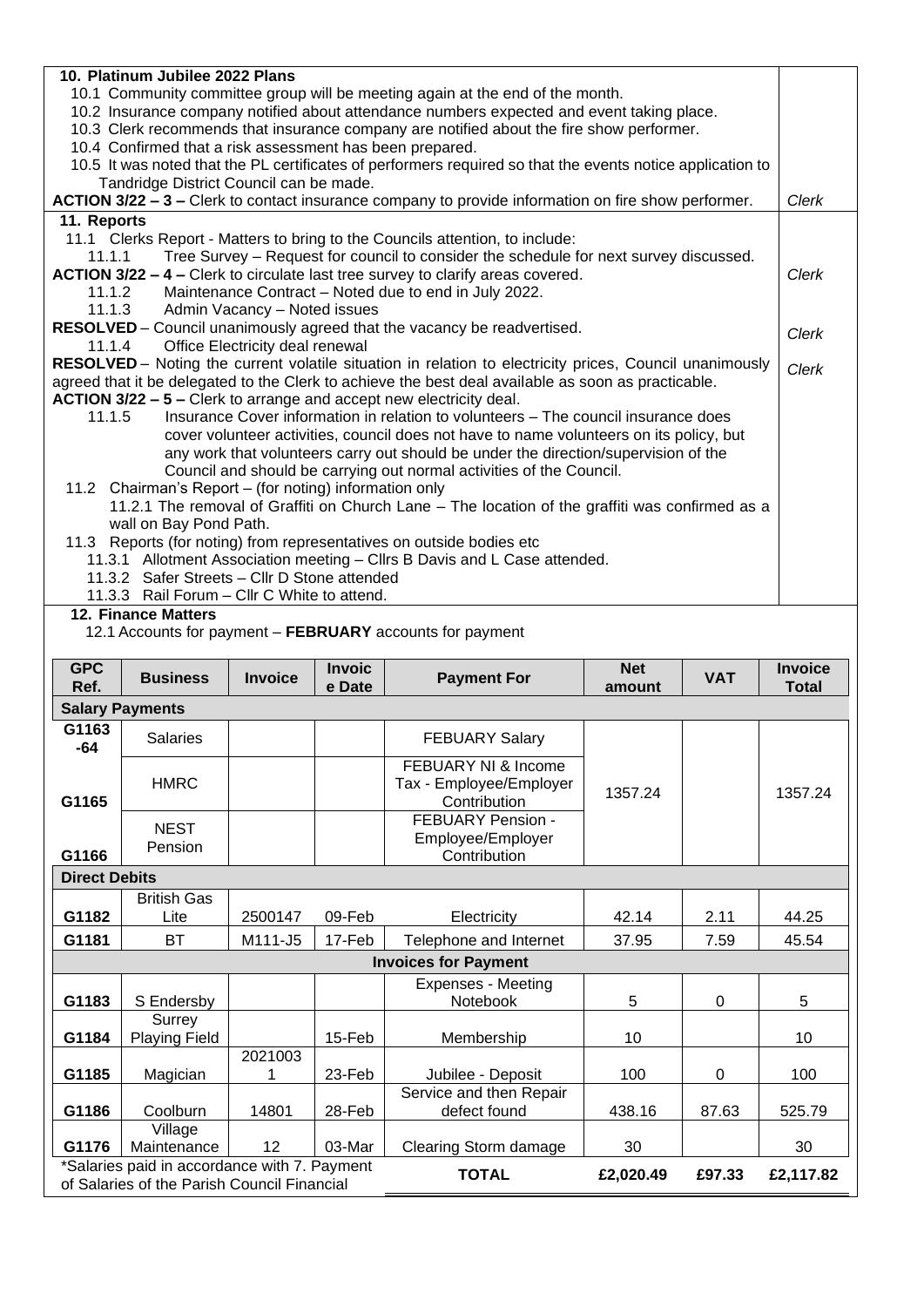Regulations. \*\*Employees/Employers total payment paid by GPC to NEST.

**RESOLVED** - Councillors approved the payments list totalling £2117.82 for payment.

12.2 Accounting Statements - Summary Financial Report to **JANUARY** – The Bank Reconciliation; Income and expenditure; Restricted Funds (incl. CIL funds) and Designated Funds Summary was provided to the council.

**RESOLVED** - Councillors approved the Summary Financial Report to **JANUARY** and agreed it should be signed.

| 13. Greens, Commons and Land, to include:                                                                          |                 |                                                                       |  |                                                                                                         |       |  |  |  |
|--------------------------------------------------------------------------------------------------------------------|-----------------|-----------------------------------------------------------------------|--|---------------------------------------------------------------------------------------------------------|-------|--|--|--|
| 13.1 Inspection Reports - Provided to the Clerk.                                                                   |                 |                                                                       |  |                                                                                                         |       |  |  |  |
| Godstone Green                                                                                                     |                 | Greenview                                                             |  |                                                                                                         |       |  |  |  |
| Playground                                                                                                         |                 | <b>Hilly Fields</b>                                                   |  |                                                                                                         |       |  |  |  |
| <b>Burial Ground</b>                                                                                               | South Godstone  |                                                                       |  |                                                                                                         |       |  |  |  |
| <b>Bounty</b>                                                                                                      |                 | <b>Blindley Heath</b>                                                 |  |                                                                                                         |       |  |  |  |
| <b>Tilburstow Hill</b>                                                                                             |                 | Allotments                                                            |  |                                                                                                         |       |  |  |  |
|                                                                                                                    |                 |                                                                       |  | 13.1.1 Specific reference was made to the concern in relation to a seriously eroded post on             |       |  |  |  |
|                                                                                                                    |                 | Godstone Green due to concerns that it may fall.                      |  |                                                                                                         |       |  |  |  |
|                                                                                                                    |                 |                                                                       |  | ACTION 3/22 - 6 - Clerk to report damaged street furniture to Surrey County Council Highways.           | Clerk |  |  |  |
| 13.2 Godstone                                                                                                      |                 |                                                                       |  |                                                                                                         |       |  |  |  |
|                                                                                                                    |                 |                                                                       |  | 13.3 Defibrillator at the Bowls Club – Council noted the request for a donation towards funds           |       |  |  |  |
|                                                                                                                    |                 |                                                                       |  | for a defibrillator at the Pavilion and that the Clerk had provided information to the club             |       |  |  |  |
| about grants available.                                                                                            |                 |                                                                       |  |                                                                                                         |       |  |  |  |
|                                                                                                                    |                 |                                                                       |  | RESOLVED - Councillors unanimously agreed that the council would not make a donation at this current    |       |  |  |  |
| time.                                                                                                              |                 |                                                                       |  |                                                                                                         |       |  |  |  |
|                                                                                                                    |                 | ACTION 3/22 - 7 - Clerk to inform Bowls Club of decision.             |  |                                                                                                         | Clerk |  |  |  |
|                                                                                                                    |                 | 13.4 Request from Evening Godstone WI to Plant a Tree for the Jubilee |  |                                                                                                         |       |  |  |  |
|                                                                                                                    |                 |                                                                       |  | 13.4.1 Council noted the request and that this included payment by the group for the tree               |       |  |  |  |
|                                                                                                                    |                 |                                                                       |  | and the planting. The request included the placement of a small plaque to state                         |       |  |  |  |
|                                                                                                                    |                 | when it was planted and why.                                          |  |                                                                                                         |       |  |  |  |
|                                                                                                                    |                 |                                                                       |  | 13.4.2 The Clerk referred to information in relation to insurance consideration in relation             |       |  |  |  |
|                                                                                                                    | to this matter. |                                                                       |  |                                                                                                         |       |  |  |  |
|                                                                                                                    |                 |                                                                       |  | <b>COUNCIL RESPONSE</b> - Councillors noted the request but postponed making a decision as they wish to |       |  |  |  |
|                                                                                                                    |                 |                                                                       |  | establish if other community groups may want to make the same request. The suggestion from council is   |       |  |  |  |
| that there be one tree specifically planted to commemorate the jubilee.                                            |                 |                                                                       |  |                                                                                                         |       |  |  |  |
| Clerk<br>ACTION 3/22 - 7 - Clerk to liaise with the WI group in relation to the discussion and provide information |                 |                                                                       |  |                                                                                                         |       |  |  |  |
| to council in relation to insurance implications.                                                                  |                 |                                                                       |  |                                                                                                         |       |  |  |  |
|                                                                                                                    |                 |                                                                       |  | 13.5 Hilly fields - It was noted that an area of fencing has fallen over. The Hilly Fields fence was    |       |  |  |  |
| included in the project review.                                                                                    |                 |                                                                       |  |                                                                                                         |       |  |  |  |
| 13.6 Allotments                                                                                                    |                 |                                                                       |  |                                                                                                         |       |  |  |  |
| 13.7 Tilburstow Hill/The Enterdent                                                                                 |                 |                                                                       |  |                                                                                                         |       |  |  |  |
|                                                                                                                    |                 |                                                                       |  | 13.7.1 Council noted correspondence from TDC requesting trees be cut back to ensure                     |       |  |  |  |
|                                                                                                                    |                 | recycling and rubbish vehicles access is not obstructed.              |  |                                                                                                         |       |  |  |  |
| ACTION 3/22 - 8 - Clerk to request a meeting between TDC and Cllrs D Stone and M McLoughlin.                       |                 |                                                                       |  |                                                                                                         |       |  |  |  |
| 13.8 South Godstone - No issues reported.                                                                          |                 |                                                                       |  |                                                                                                         | Clerk |  |  |  |
|                                                                                                                    |                 | 13.9 Blindley Heath - Update on location of Swans given.              |  |                                                                                                         |       |  |  |  |

#### **14. Burial Grounds and Memorials**

- 14.1 Exclusive Rights of Burial Applications; Memorial Applications; and Bench Memorial Applications None
- **15. Correspondence –** Councillors noted the following correspondence circulated by email since the last meeting: 15.1 Gatwick to reopen its South Terminal
	- 15.2 GLEAM An opportunity to end the use of green lanes by recreational motor vehicles in Surrey Hills Area of Outstanding Natural Beauty
	- 15.3 Tandridge District Council Local Plan Inspector Response ID/20 to Council TED51
	- 15.4 Tandridge District Council Local Plan Council Initial Response to Inspectors ID/20
	- 15.5 NALC newsletter including articles on:
	- 15.6 Section 137 expenditure limit [Government confirms Section 137 expenditure limit for 2022/23 -](https://www.nalc.gov.uk/news/entry/1986-government-confirms-section-137-expenditure-limit-for-2022-23?utm_source=MEMBERS&utm_campaign=43b45e7c91-EMAIL_CAMPAIGN_2018_07_03_10_21_COPY_01&utm_medium=email&utm_term=0_206970988f-43b45e7c91-364594718&mc_cid=43b45e7c91&mc_eid=ce42d5f383) News [\(nalc.gov.uk\)](https://www.nalc.gov.uk/news/entry/1986-government-confirms-section-137-expenditure-limit-for-2022-23?utm_source=MEMBERS&utm_campaign=43b45e7c91-EMAIL_CAMPAIGN_2018_07_03_10_21_COPY_01&utm_medium=email&utm_term=0_206970988f-43b45e7c91-364594718&mc_cid=43b45e7c91&mc_eid=ce42d5f383)
	- 15.7 NALC online event recordings are free [NALC makes online event recordings free -](https://www.nalc.gov.uk/news/entry/1989-nalc-makes-online-event-recordings-free?utm_source=MEMBERS&utm_campaign=43b45e7c91-EMAIL_CAMPAIGN_2018_07_03_10_21_COPY_01&utm_medium=email&utm_term=0_206970988f-43b45e7c91-364594718&mc_cid=43b45e7c91&mc_eid=ce42d5f383) News
	- 15.8 NALC responds to Levelling Up white paper [NALC responds to Levelling Up white paper -](https://www.nalc.gov.uk/news/entry/1982-nalc-responds-to-levelling-up-white-paper?utm_source=MEMBERS&utm_campaign=43b45e7c91-EMAIL_CAMPAIGN_2018_07_03_10_21_COPY_01&utm_medium=email&utm_term=0_206970988f-43b45e7c91-364594718&mc_cid=43b45e7c91&mc_eid=ce42d5f383) News 15.9 Surrey Tree Summit 2022
	- 15.10Levelling up event NALC ONLINE EVENTS
	- 15.11Graffiti clean up
	- 15.12Reference: ME-1138764 Surrey Highways: TRO Various Roads in Copthorne and Godstone